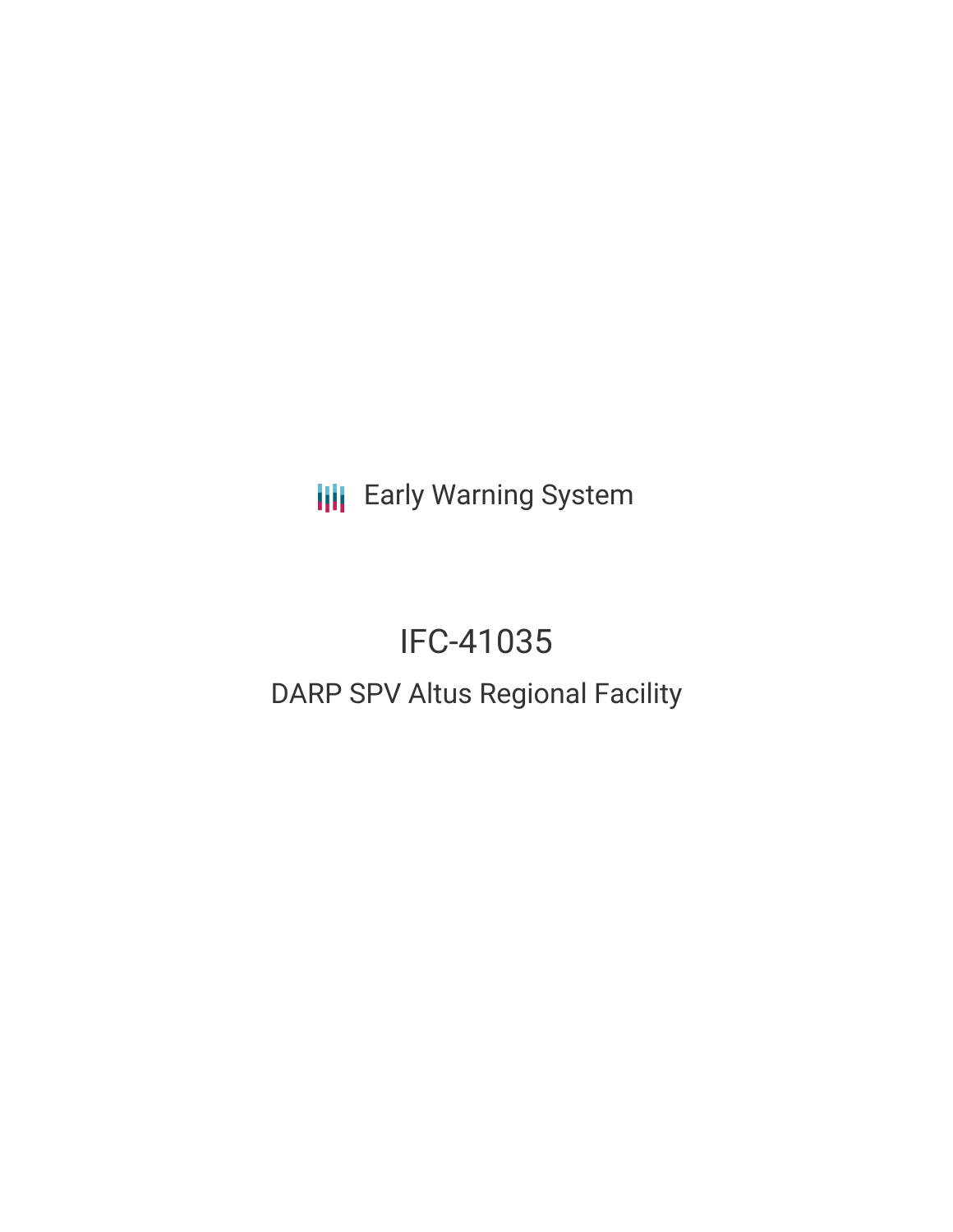# **Quick Facts**

| <b>Countries</b>               | Indonesia, Philippines, Thailand, Vietnam |
|--------------------------------|-------------------------------------------|
| <b>Financial Institutions</b>  | International Finance Corporation (IFC)   |
| <b>Status</b>                  | Proposed                                  |
| <b>Bank Risk Rating</b>        | FI                                        |
| <b>Voting Date</b>             | 2018-08-10                                |
| <b>Borrower</b>                | DARP SPV Altus Regional Facility          |
| <b>Sectors</b>                 | Finance                                   |
| <b>Ring Fence</b>              | No Restrictions                           |
| <b>Investment Type(s)</b>      | Loan                                      |
| <b>Investment Amount (USD)</b> | $$65.00$ million                          |
| <b>Project Cost (USD)</b>      | $$272.50$ million                         |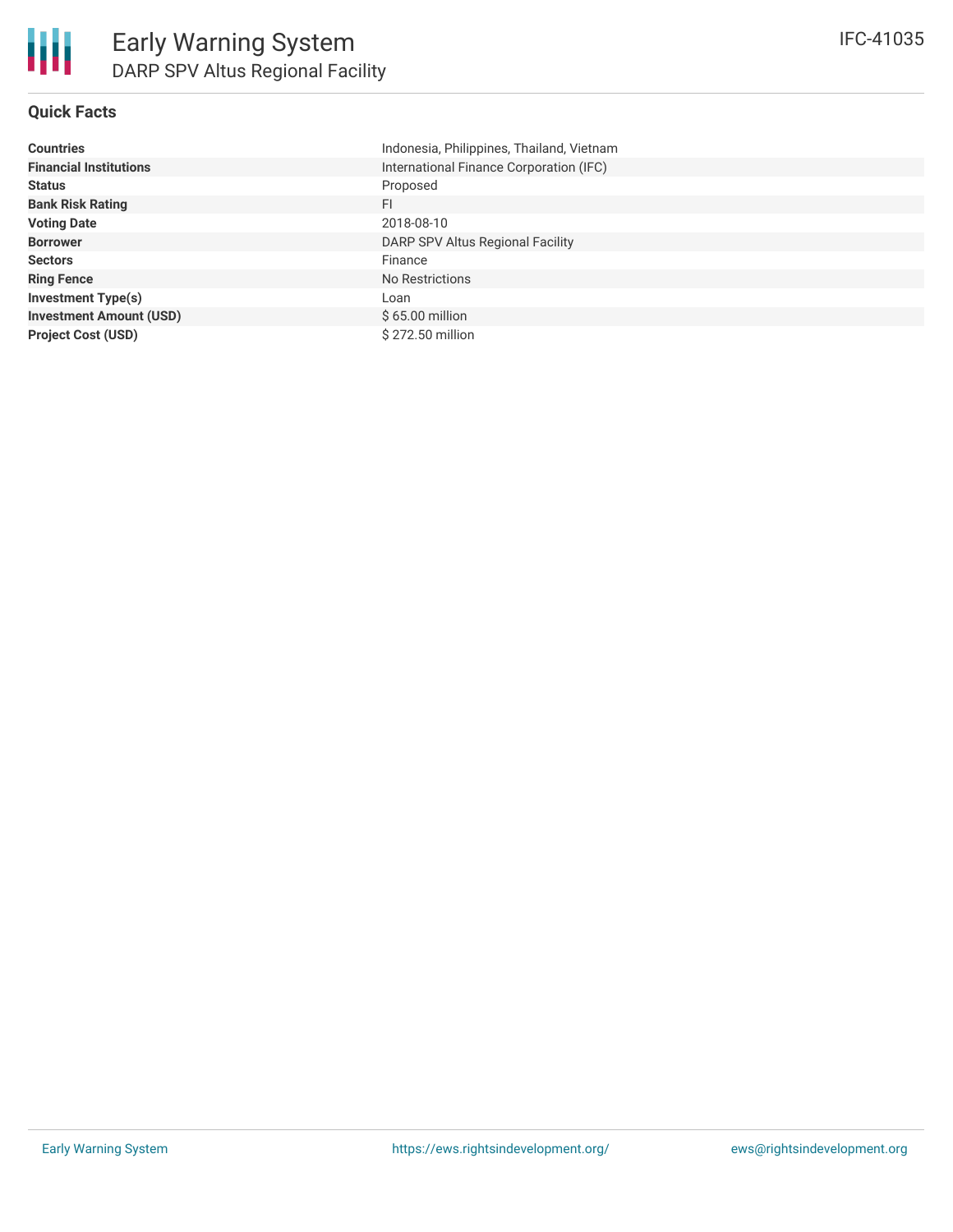

### **Project Description**

The proposed project is for IFC to set up with Altus Capital Partners Pte. Ltd. (Altus, the general partner) and another strategic investor – the DARP SPV Altus Regional Facility (AltusRF or the Fund), to invest in distressed assets (DAs) in Philippines, Thailand, Indonesia, and Vietnam.

The total capitalization of the AltusRF is envisioned to be up to US\$272.5 million. The proposed investment is up to US\$65 million comprised of US\$15 million from IFC, US\$25 million from the IFC Emerging Asia Fund (IFC EAF)), and US\$25 million from the IFC Financial Institutions Growth Fund (FIG Fund).

The rest of the capital will be raised by Altus's founders Pavan C. Gidwani and Benjamin C. Sevilla and a potential strategic equity investor (The Project). The Project represents IFC's continuous effort in strengthening key Southeast Asia countries' financial system.

Altus is headquartered in Manila, Philippines, with offices in Bangkok, Thailand, and Hong Kong, Special Administrative Region of China. The IFC investment will be used for investing in distressed assets projects in the Philippines, Thailand, Indonesia, and Vietnam.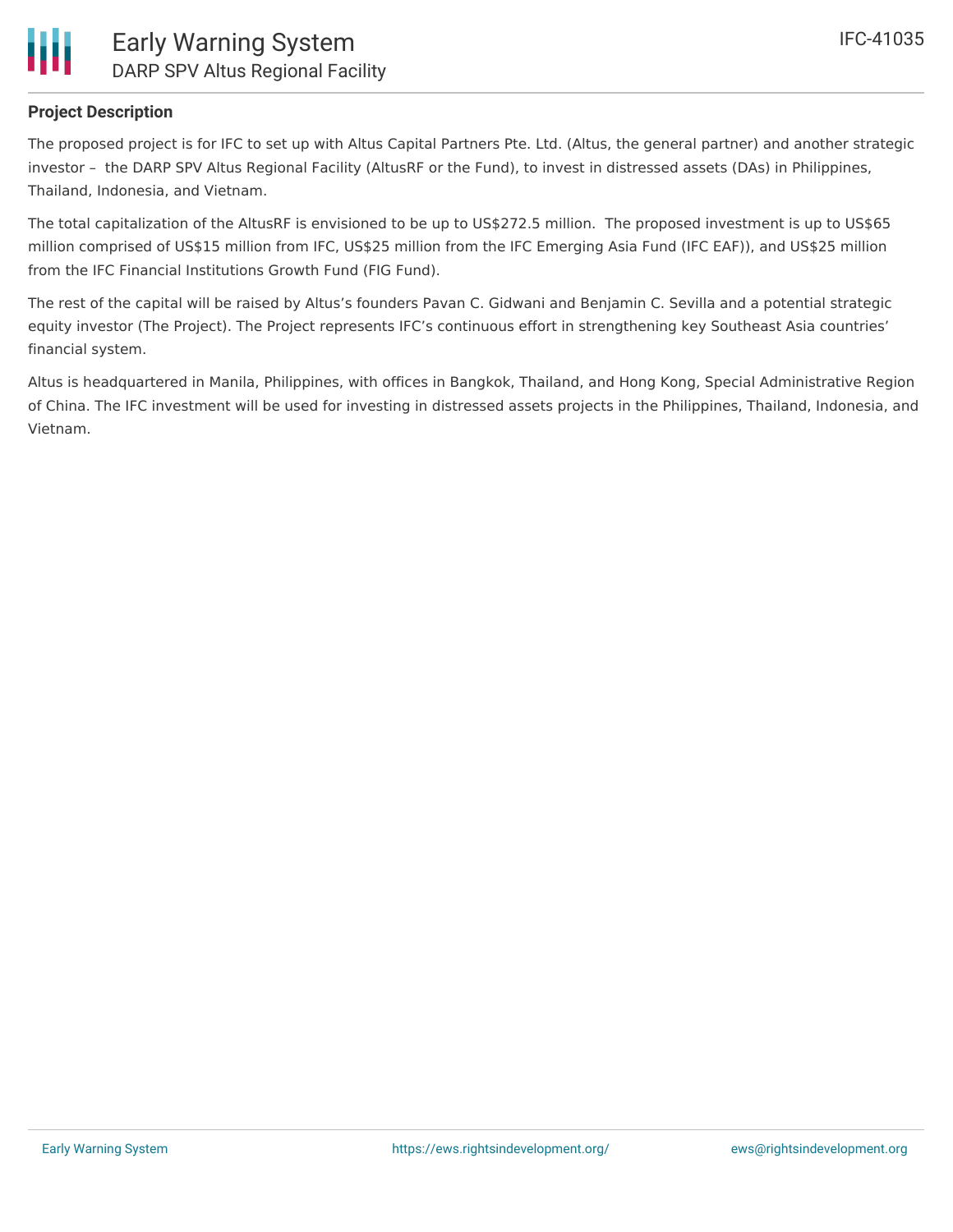## **Investment Description**

• International Finance Corporation (IFC)

The Proposed investment is an up to US\$65 million equity investment into AltusRF comprised of US\$15 million from IFC, US\$25 million from IFC EAF, and US\$25 million from IFC FIG Fund. AltusRF will set as a limited partnership in Cayman Islands. The total capitalization of the Fund is envisioned to be up to US\$272.5 million.

#### **Financial Intermediary**

Financial Intermediary: A commercial bank or financial institution that receives funds from a development bank. A financial intermediary then lends these funds to their clients (private actors) in the form of loans, bonds, guarantees and equity shares. Financial intermediaries include insurance, pension and equity funds. The direct financial relationship is between the development bank and the financial intermediary.

DARP Altus [Regional](file:///actor/4016/) Facility (Financial Intermediary) **is owned by** Altus Capital [Partners](file:///actor/3941/) (Parent Company)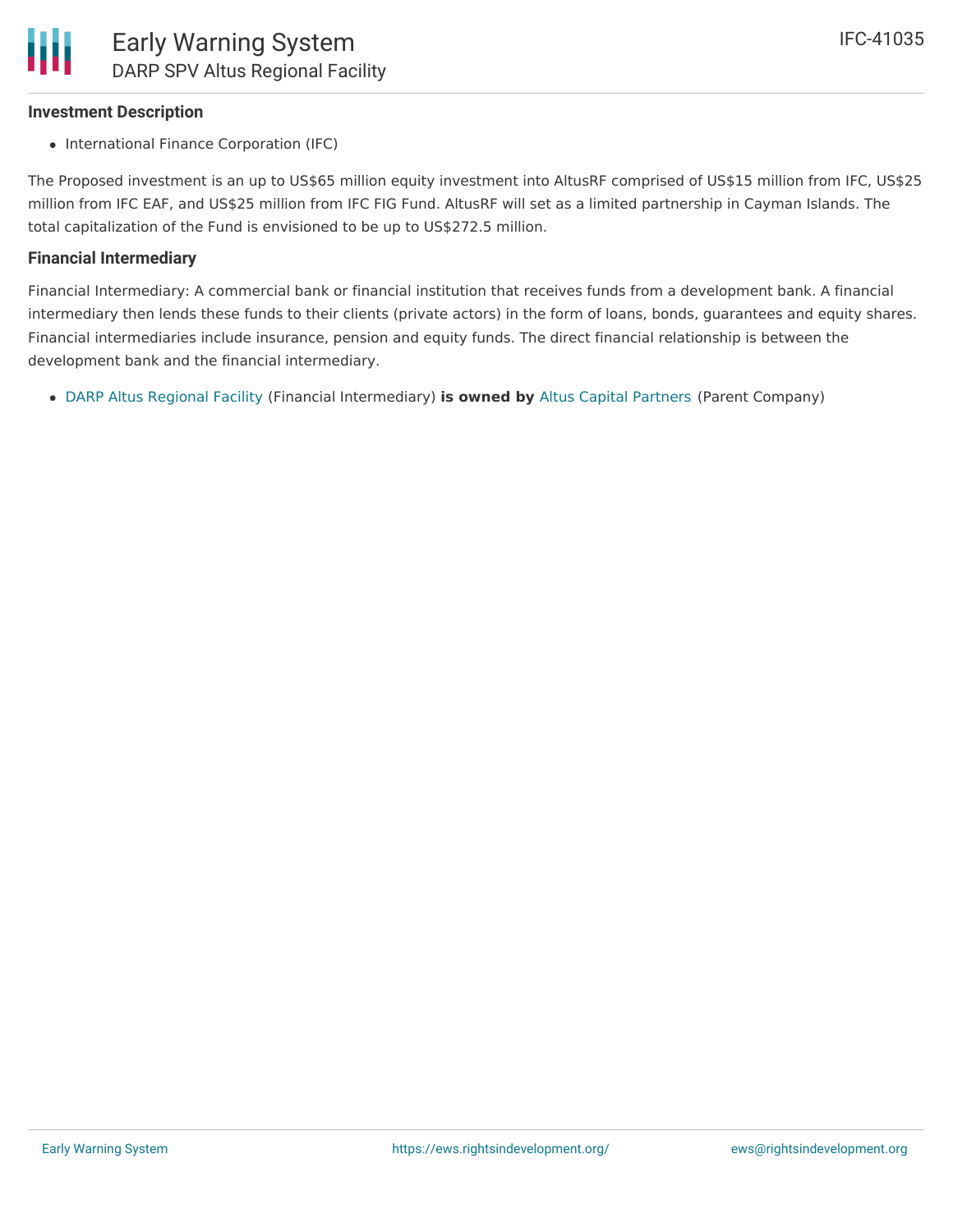## **Private Actor Relationship**

There is often limited information publicly available about what development banks are funding through financial intermediaries. In 2021, the Early Warning System partnered with Oxfam International to incorporate information on high-risk projects being funded by financial intermediaries receiving funding from the International Finance Corporation (IFC) and the Dutch Development Bank (FMO).

The information listed below describes the relationship between the different private actors linked to high-risk sectors and subprojects of IFC and FMO's financial intermediary investments and/or the financial intermediary's parent companies made from 2017 through 2020, including any associated ring fences.

The database, however, does not explicitly or implicitly imply that IFC or FMO have material exposure to or are contractually or legally accountable to the sub-projects financed by their financial intermediaries or the financial intermediary's parent companies. It only shows a seemingly financial relationship among the different private actors, the financial intermediaries, and IFC or FMO.

#### **Private Actors Description**

Through its wholly-owned Cayman entity, Altus Capital Partners Pte. Ltd. is the general partner for AltusRF. Established in 2005, Altus is a specialist investment manager focuses on managing and investing in special situation across Southeast Asia, covering non-performing assets portfolio, distressed real estate assets and corporate restructuring. It is 76.5% owned by Pavan C. Gidwani, 8.5% owned by Benjamin C. Sevilla, and 15% owned by IFC. Altus is an existing client of IFC since 2012.

The firm and its investments are managed by ALTUS Capital Partners Pte Ltd, owned by the firm's partners and the International Finance Corporation, the private sector investment arm of the World Bank.

http://www.altus.capital/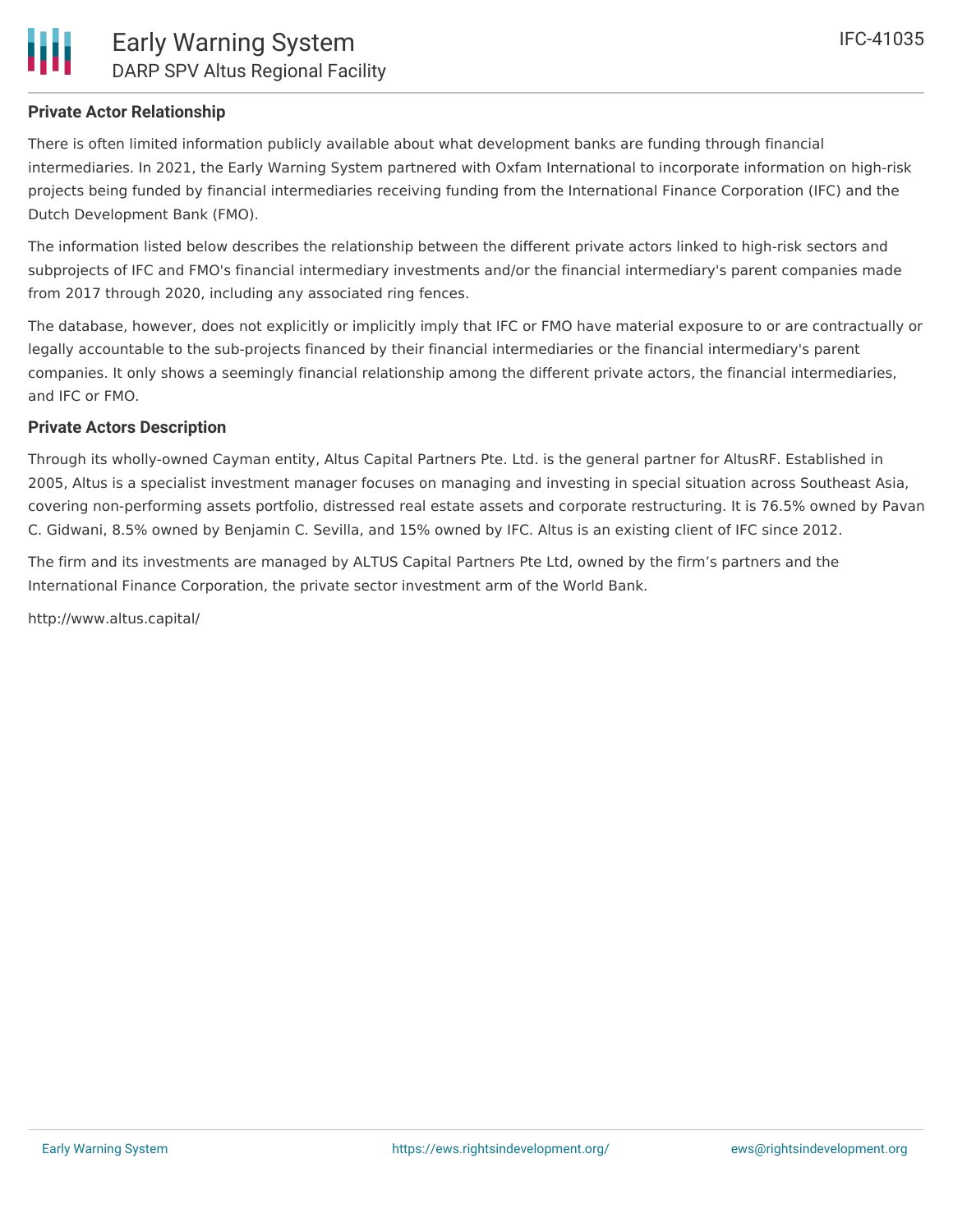

# Early Warning System DARP SPV Altus Regional Facility

| <b>Private Actor 1</b> | <b>Private Actor</b><br>1 Role | <b>Private Actor</b><br>Sector | <b>Relation</b> | <b>Private Actor 2</b>          | <b>Private Actor</b><br>2 Role | <b>Private Actor</b><br>2 Sector |
|------------------------|--------------------------------|--------------------------------|-----------------|---------------------------------|--------------------------------|----------------------------------|
|                        | $\sim$                         |                                |                 | Altus Capital Partners Pte. Ltd | Parent Company                 | $\overline{\phantom{a}}$         |